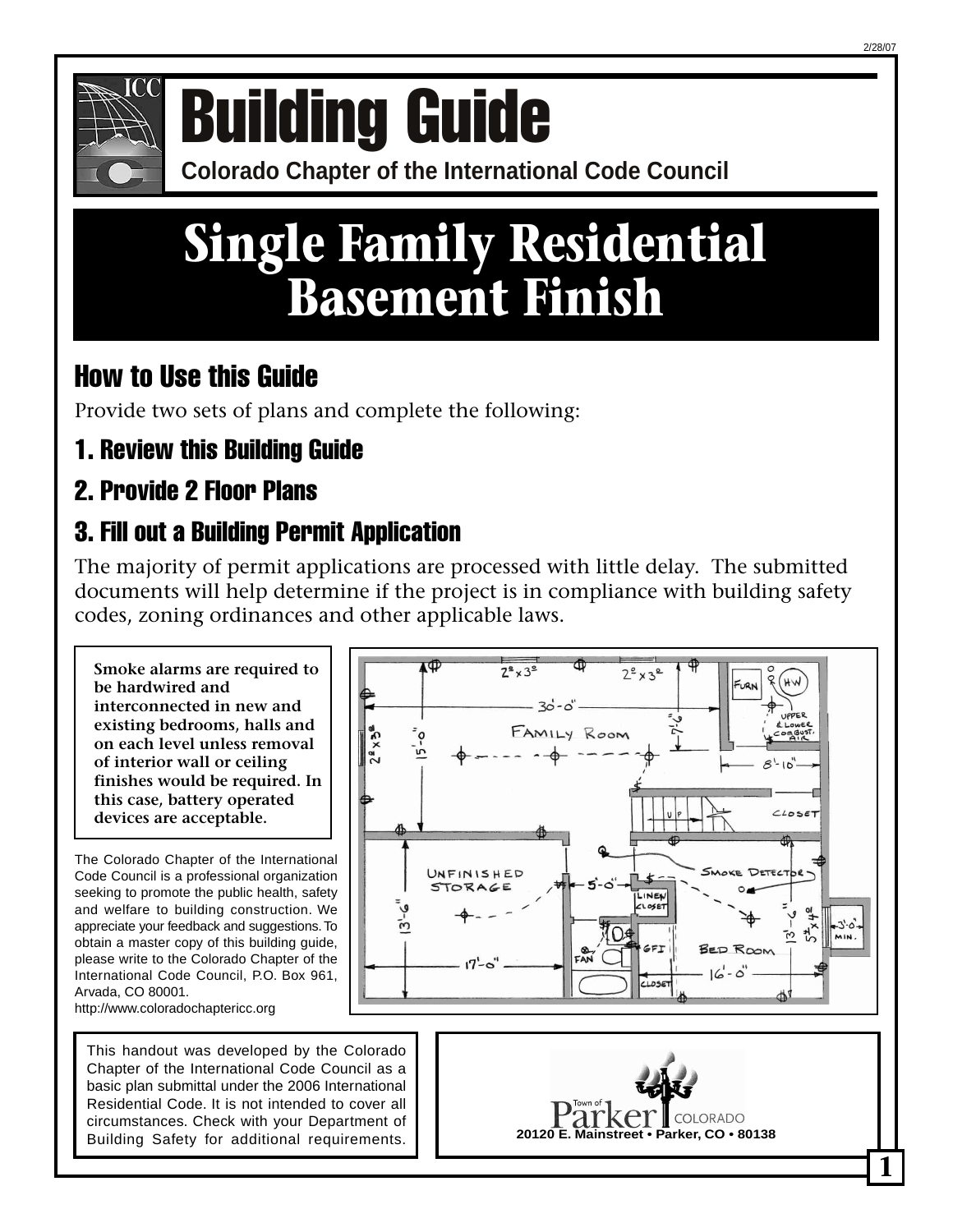# **Single Family Residential Basement Finish**

#### **Directions**

- 1. Submit two complete sets of required information.
- 2. Draw a floor plan with dimensions drawn to scale, showing the layout of the entire basement. Label the use for all of the rooms.
- **3.** Show electrical outlets, smoke detectors, lighting, fans, plumbing modifications, cleanouts, furnace, and water heater.
- 4. List window sizes and types, identify emergency escape and rescue windows, and egress window wells with ladder and clear dimensions of window well.
- **5.** Identify modifications to the existing structure such as posts, beams and floor joists.
- **6.** Indicate height of dropped ceiling areas less than 7 feet.
- **7.** A shower or tub equipped with a showerhead shall have a minimum ceiling height of 6° 8" above a minimum area 30" by 30" at the showerhead. See Exception 2, P2708.1.
- 8. Show clearance around the tub and fixtures.

**Property Address:**

This handout was developed by the Colorado Chapter of the International Code Council as a basic plan submittal under the 2006 International Residential Code. It is not intended to cover all circumstances. Check with your Department of Building Safety for additional requirements.

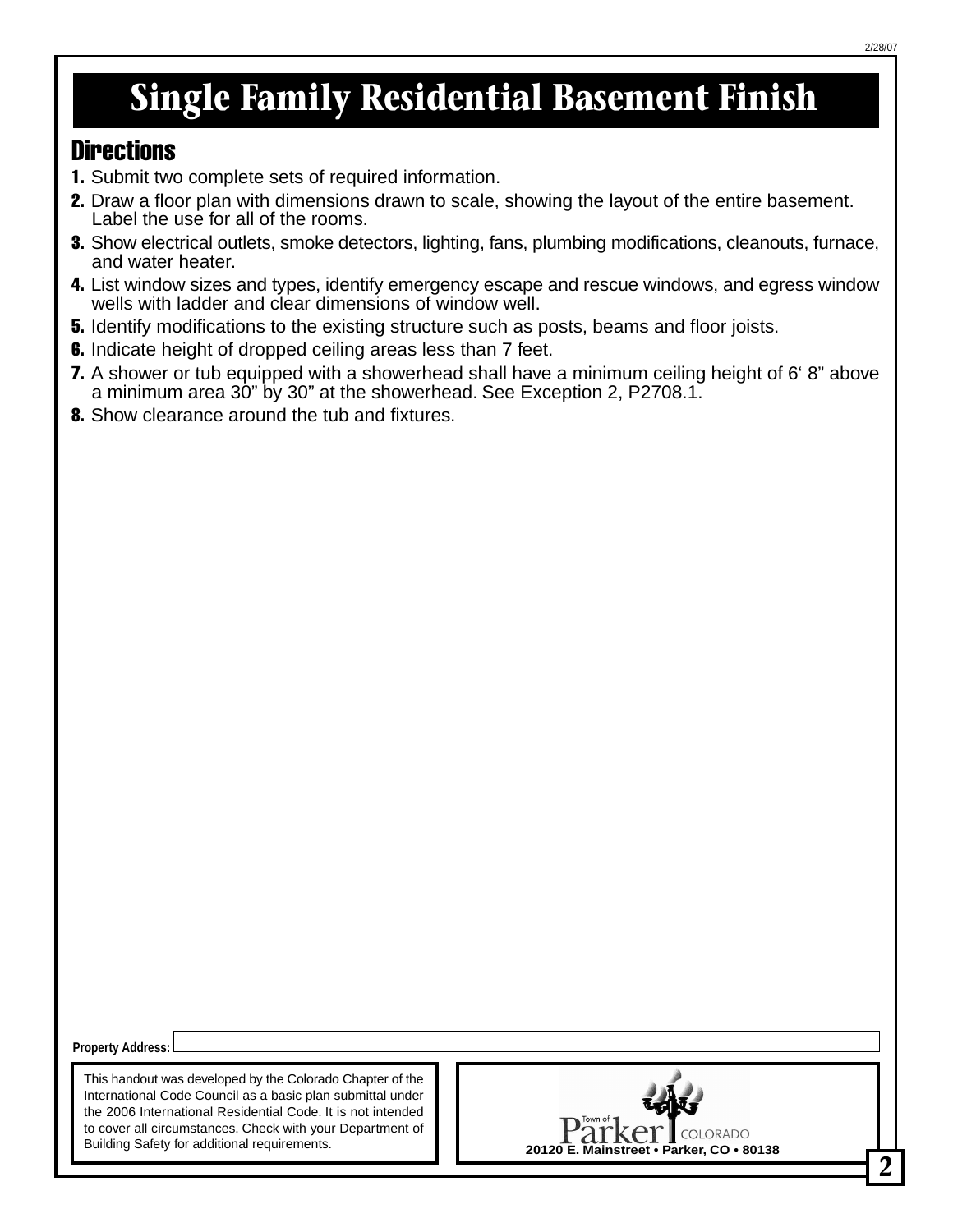# **Single Family Residential Basement Finish**

### **Basement Finish Requirements**

#### 1. Ceiling Heights:

If the finished ceiling will be less than 7', please consult your Building Department.

#### 2. Emergency Escapes:

All basements and sleeping rooms must have an emergency escape window or exterior door. Emergency escape windows with a sill height below grade must be provided with an emergency escape window well and ladder. (For emergency escape window and window well requirements, see page 4.)

#### 3. Smoke Alarms:

Smoke alarms are required in all basements. If the finished basement contains a sleeping room, a smoke alarm must be installed on the ceiling or wall in the sleeping room and in the hallway or area immediately outside of the sleeping room. Smoke alarms added to satisfy the above requirements must be hard-wired with battery backup, and interconnected with existing smoke alarms. Smoke alarms are required to be hardwired and interconnected in new and existing bedrooms, halls and on each level unless removal of interior wall or ceiling finishes would be required. In this case, battery operated devices are acceptable.

#### 4. Fuel Burning Appliances:

Furnaces and water heaters cannot be located in a bedroom or bathroom unless appliances are installed in a dedicated enclosure in which all combustion air is taken directly from outdoors, and a weather stripped solid door equipped with an approved self closing device is installed. If the furnace and water heater are being enclosed, adequate combustion air must be provided for these appliances to operate properly. For maintenance purposes, a minimum of 30 inches clear working space must be provided in front of furnaces and water heaters. Maintenance or removal of each appliance must be possible without removing the other or disturbing walls, piping, valves, wiring and junction boxes.

#### 5. Floated Walls:

In areas subject to floor heaving, non-bearing walls on basement floor slabs should be built to accommodate not less than 1-1/2 inches of floor movement. A detail of a typical floated wall is included on Page 4 of this hand-out. Drywall should be held to a minimum of 1 inch above the slab to allow for movement.

#### 6. Fireblocking:

Fireblocking must be installed in concealed spaces of wood-furred walls at the ceiling level, at 10-foot intervals along the length of the wall and at all interconnections of concealed vertical and horizontal spaces such as intersection of stud walls and soffits or dropped ceilings. A detail of typical fireblocking is included on the following page of this handout. Fireblocks may be constructed of 1-1/2 inch lumber, 3/4 inch plywood or particle board, 1/2 inch gypsum board or fiberglass insulation 16 inches minimum in heigth, securely fastened.

#### 7. Insulation:

Check with your Building Department for insulation requirements.

#### 8. Space Under Stairs:

If access to the area or space under the basement stairs is provided for storage or other uses, the walls and ceiling of this enclosed space must be protected on the inside.

#### 9. Bathrooms:

Toilets must be provided with a minimum of 21 inches in front of the toilet and 15 inches from the center of the toilet and any sidewall or other obstruction. Showers shall have a minimum inside dimension of 900 square inches, capable of encompassing a 30 inch circle and be finished 72 inches above the floor with non-absorbent materials. See Exception 2, P2708.1.

A ventilation fan is required in toliet rooms and bathrooms with unopenable windows. The fan must be vented to the exterior of the building and not to terminate within 3 feet of an opening.

#### 10. Lighting & Ventilation:

Lighting and ventilation are required for any finished portion of the basement. Contact your Building Department for specific requirements.

The Building Department staff can help you determine what is necessary to meet minimum safety requirements.

This handout was developed by the Colorado Chapter of the International Code Council as a basic plan submittal under the 2006 International Residential Code. It is not intended to cover all circumstances. Check with your Department of Building Safety for additional requirements.